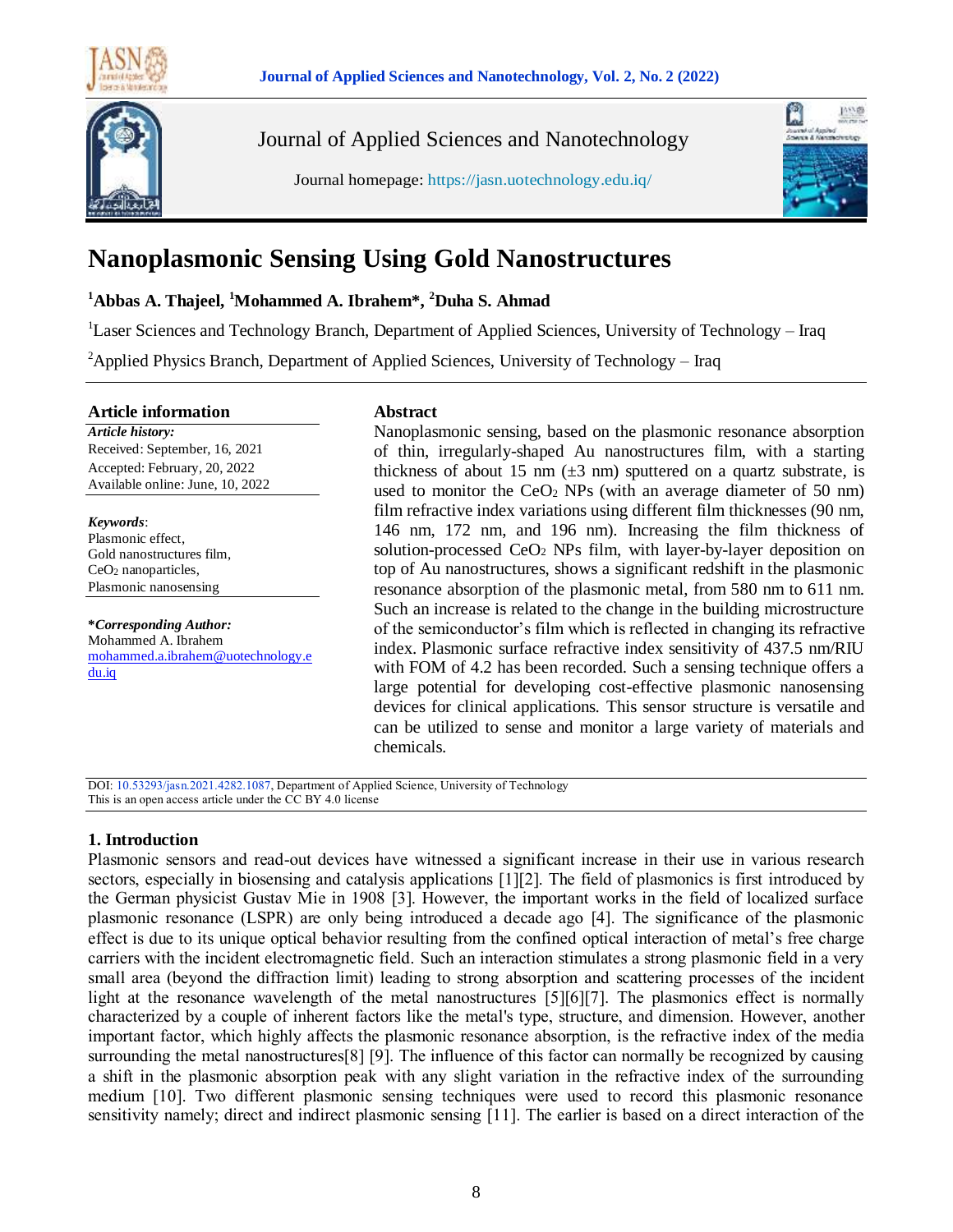plasmonic metal with the material or medium of interest (analyte), where any change in this material (inside or at the surface) can be indicated by the change in the plasmonic resonance response of the metal. On the other hand, the indirect plasmonic sensing is based on isolating the metal nanostructures with a buffer layer where any change in its refractive index, as a result of the surface interaction with the analyte (the studied material), leads to a shift in the plasmonic resonance absorption [12][13][14].

Optical sensing based on the plasmonic effect is a rapidly developing field and can be divided into two main techniques; surface plasmon resonance (SPR) and localized surface plasmonic resonance (LSPR). The earlier method is based on propagating the electric field at the metal-dielectric interface while the latter is based on the confined plasmonic field resulting from an isolated metal nanostructure. The sensing device configuration and their sensing capabilities in both techniques are different. SPR technique is beyond the scope of this work and therefore will not be discussed further. A good overview of the physics of plasmonics can be found in this review [15]. LSPR is first being used in biosensing applications, specifically for DNA and proteins by Mirkin [16] and Englebienne [17] respectively. Silver nanostructures (Ag) show a significant plasmonic resonance cross-section and are therefore considered as an excellent choice in plasmonic nanosensing applications [18]. However, its plasmonic efficiency is found to be rapidly damped by the fast formation of the oxide layer which affects its long-term stability in ambient conditions. Therefore, as a reliable alternative, gold nanostructures (Au) are found to be the Nobel metal of choice because of their corrosion resistance and can be used with many other materials and solvents [19]. The plasmonic resonance of Au nanostructures can easily be tuned from the visible to the near-IR based on the preparation technique. One simple and cost-effective method to prepare Au nanostructures is by thermal deposition or sputtering of a very thin film on low adhesion substrates such as glass and quartz. It has been found that Au nanostructures prepared by such methods show high sensitivity to the surrounding medium [20]. This study provides crucial insight and proves of concept towards utilizing the plasmonic effect to determine surface interactions as well as monitoring the change in film thickness through a wavelength shift of the plasmonic resonance of anisotropically-shaped Au nanostructures. A simple yet efficient nanoplasmonic sensing chip is utilized based on a planar device configuration to maximize the sensitivity capabilities of our measurement. This work aims to provide a proof of concept of plasmonic sensitivity based on changing the optical properties of the surrounding medium and use it to monitor the change in  $CeO<sub>2</sub>$  refractive index as a result of changing its film thickness. It also provides a thorough analysis of the sensor performance utilizing a simple yet efficient sensor configuration.

# **2. Experimental Procedure**

A gold nanostructured film having a thickness of 15 nm ( $\pm$ 3 nm), is deposited on top of the 1×1-cm quartz substrate by the sputtering process. A quartz substrate is cleaned thoroughly, by the ultrasonic bath, using three consecutive solutions; acetone, ethanol, and distilled water, and then dried by a stream of hot air before Au film deposition. The clean substrates were then transferred to the sputtering chamber. Au foil (purity of 99.99%) was used as a sputtering target in a SPC-12 plasma sputtering coater system with a DC of 10 mA for the sputtering time of 20 sec and base pressure of  $2\times10^{-4}$  torr. The sputtering process is performed under inert Ar gas with a pressure of 3 mTorr. The deposited Au film is used as it is without any further heating treatment. A suspension of Cerium (IV) oxide (CeO<sub>2</sub>) NPs, with an average particle diameter of 50 nm ( $\pm$  5 nm) purchased from Sigma-Aldrich, in deionized water with a concentration of 3% by weight, was spin-cast on top of the Au nanofilm using a spin coater from HOLMARC (model: HO-TH-05) with spinning speed of 2500 rpm at maximum acceleration for 30 sec in air. 4 different CeO<sup>2</sup> NPs films were deposited, layer-by-layer, on top of the Au film following the same deposition procedure, each of which was thermally treated at 100  $\degree$ C for 10 min in the air using the hot plate to remove any residual water. The plasmonic resonance absorption of Au nanostructures, before and after the deposition of  $CeO<sub>2</sub>$  NPs films of different thicknesses, were measured, in the spectral range from  $350 - 900$ nm, using a UV-Vis (UV-1800, Shimadzu) spectrophotometer. The film thickness of different CuO<sub>2</sub> films was measured by the DektakXT profilometer from Bruker with  $\pm$  5 nm error expectation. Surface morphology of Au nanostructured film is examined using the Atomic Force Microscope (AFM, NT-MDT Spectrum Instruments) and the AFM image was analyzed using Gwyddion (version 2.47), a free available commercial AFM image analysis software. While the topography of  $CeO<sub>2</sub>$  NPs film was monitored using the Field Emission-Scanning Electron Microscope (FE-SEM, Mira 3- XMU).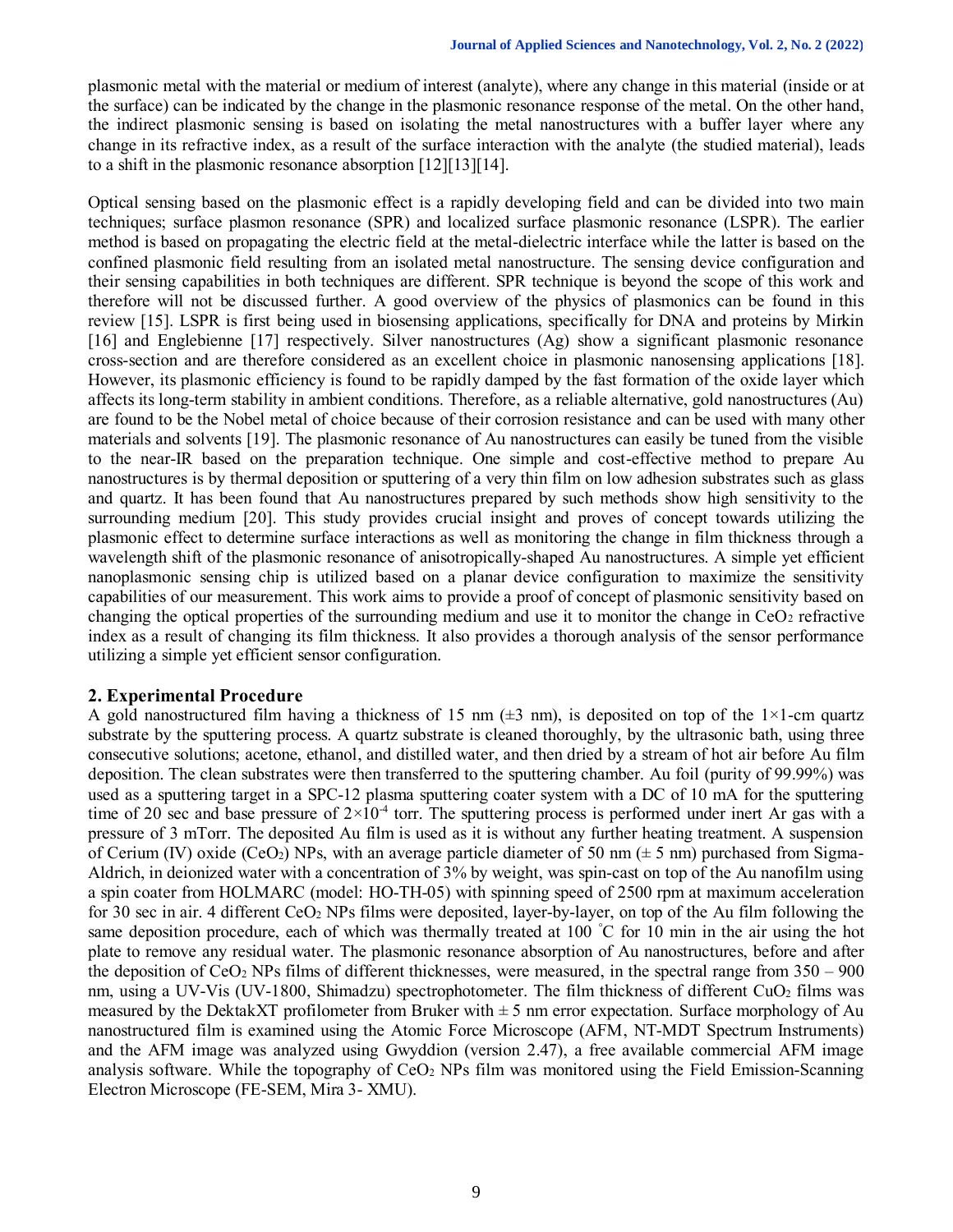# **3. Results and Discussion**

# **3.1 Physical Characterization**

The sensing mechanism utilized in this work is based on the direct nanoplasmonic sensing method where plasmonic nanostructures are in direct (physical) contact with the studied medium or film. Herein, the Au nanostructured film with a thickness of 15 nm  $(\pm 3 \text{ nm})$  sputtered on a quartz substrate and then completely embedded in the layer-by-layer deposition of CeO<sup>2</sup> NPs films. The quartz substrate, Au nanostructured film as well as the CeO<sub>2</sub> NPs film are considered here as the nanoplasmonic sensing chip. The nanoplasmonic sensitivity is measured by recording the optical response (plasmonic absorption) of the Au nanostructured film with the film thickness of the deposited  $CeO<sub>2</sub>$  NPs films.

A schematic representation of the nanoplasmonic sensing chip investigated here is shown in Figure (1-A). The thickness of the Au nanostructured film was kept fixed while the thickness of the  $CeO<sub>2</sub>$  films is varied by a 4 layer-by-layer deposition process which increasing the film thickness from 90 nm, 146 nm, 172 nm to 196 nm. FE-SEM image (Figure 1-B) shows that the deposited CeO<sub>2</sub> NPs are spherical with a diameter around 50 nm. The film is porous which is normal when using a spin coater deposition technique of a powder suspension.



**Figure 1:** (A) A schematic illustration of the structural configuration of the nanoplasmonic sensing chip. (B) FE-SEM image of CeO<sub>2</sub> NPs film.

Figure 2-A shows an AFM image of the Au nanostructured film deposited on a quartz substrate without any further heating treatment. The inset in Figure 2-A shows an optical photo of the quartz substrate covered with Au nanofilm while Figure 2-B shows a size distribution histogram of Au nanostructures extracted using Gwyddion AFM image processing software. The average area of the deposited Au nanostructures (islands) was estimated to be around 33 nm  $(\pm 2 \text{ nm})$  as indicated by fitting the size distribution data in Figure 2-B. These randomly distributed shapes and sizes of Au nanostructures gave the Au nanostructured film its unique dark greenish color which resulted from having different localized surface plasmonic resonance responses with different particle sizes and structures [21].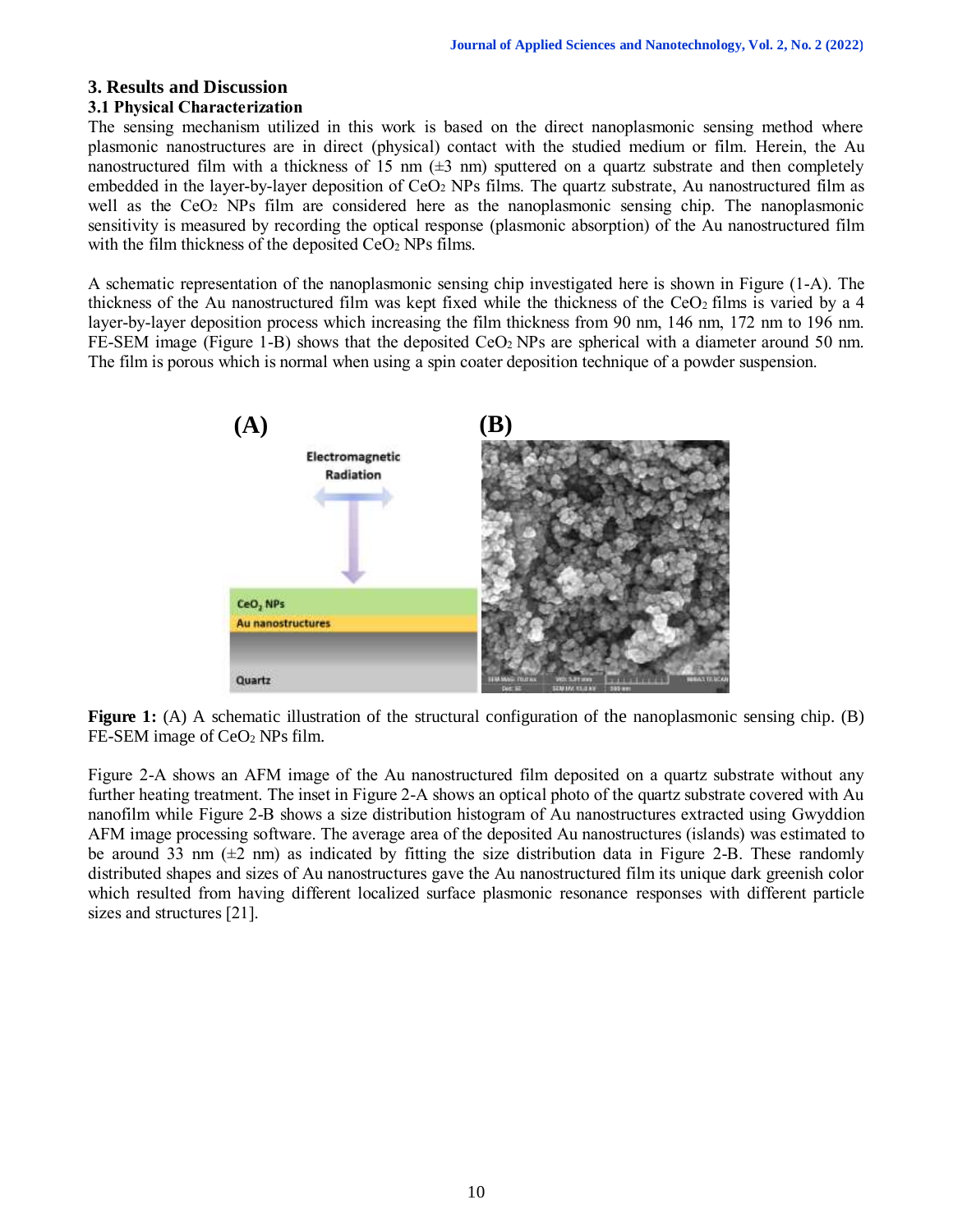

**Figure 2:** (A) AMF image of Au nanostructures film deposited on top of the quartz substrate. The inset shows an optical photograph of the Au nanostructured film. (B) size distribution histogram of Au nanostructures obtained from the AFM image.

#### **3.2 Nanoplasmonic Sensing**

Optical sensing by LSPR is a phenomenon that is affected by combined factors such as the electronic density of the used metal nanostructures, size, and shape as well as the refractive index of the environment near the metal nanostructures [22]. Any change in one of these factors can efficiently be detected by simply measuring the plasmonic resonance either by transmission or absorption spectra. Plasmonic sensitivity measurement is performed by varying the refractive index of the surrounding medium by changing the  $CeO<sub>2</sub>$  film thickness. Figure 3-A shows the optical absorption of  $CeO<sub>2</sub>$  films of different thicknesses deposited on quartz substrates (surface treated with 100 °C for 10 min before recording the optical absorption) without Au nanostructures. The optical refractive index of CeO<sup>2</sup> of different thicknesses have been calculated utilizing the following equation [23][24]:

$$
n = \left[\frac{(1+R)}{(1-R)}\right] + \sqrt{\frac{4 \times R}{(1-R)^2}} - K^2
$$
 (1)

Where  $n$  is the optical refractive index, which measures the light velocity when passing the testing medium,  $R$  is the CeO<sub>2</sub> film reflectance (computed from the transmission (T) and absorption (A) spectra:  $R = 1 - (A +$ T))[25][26], and K is the extinction coefficient which is a function of the film's absorption coefficient ( $\alpha$ ) and given by:  $K = \alpha \lambda / 4 \pi t$  [25].

Figure 3-B shows the optical refractive index as a function of the wavelength of  $CeO<sub>2</sub>$  films of different thicknesses. Results clearly show a big variation in refractive index values with increasing the film thickness from 90 nm to 196 nm. This variation in refractive index can efficiently be detected by the plasmonic effect of Au nanostructures. Figure 3-C shows the plasmonic resonance absorption spectra of Au nanostructured film before and after depositing 4 layers of  $CeO<sub>2</sub>$  NPs films (all  $CeO<sub>2</sub>$  NPs layers are deposited following the same deposition procedure of  $CeO<sub>2</sub>$  films mentioned earlier). The spectra show the characteristic plasmonic resonance absorption peak of Au nanostructures with values red-shifted with increasing the  $CeO<sub>2</sub>$  film thickness. The plasmonic resonance absorption peak of the as-deposited Au nanostructured film (without CeO<sup>2</sup> film), is located at 580 nm. The deposition of 1 layer of  $CeO<sub>2</sub>$  NPs film with a thickness of 90 nm on top of Au nanostructured film causes the plasmonic resonance peak of Au nanostructures to shift 7 nm towards longer wavelengths at 587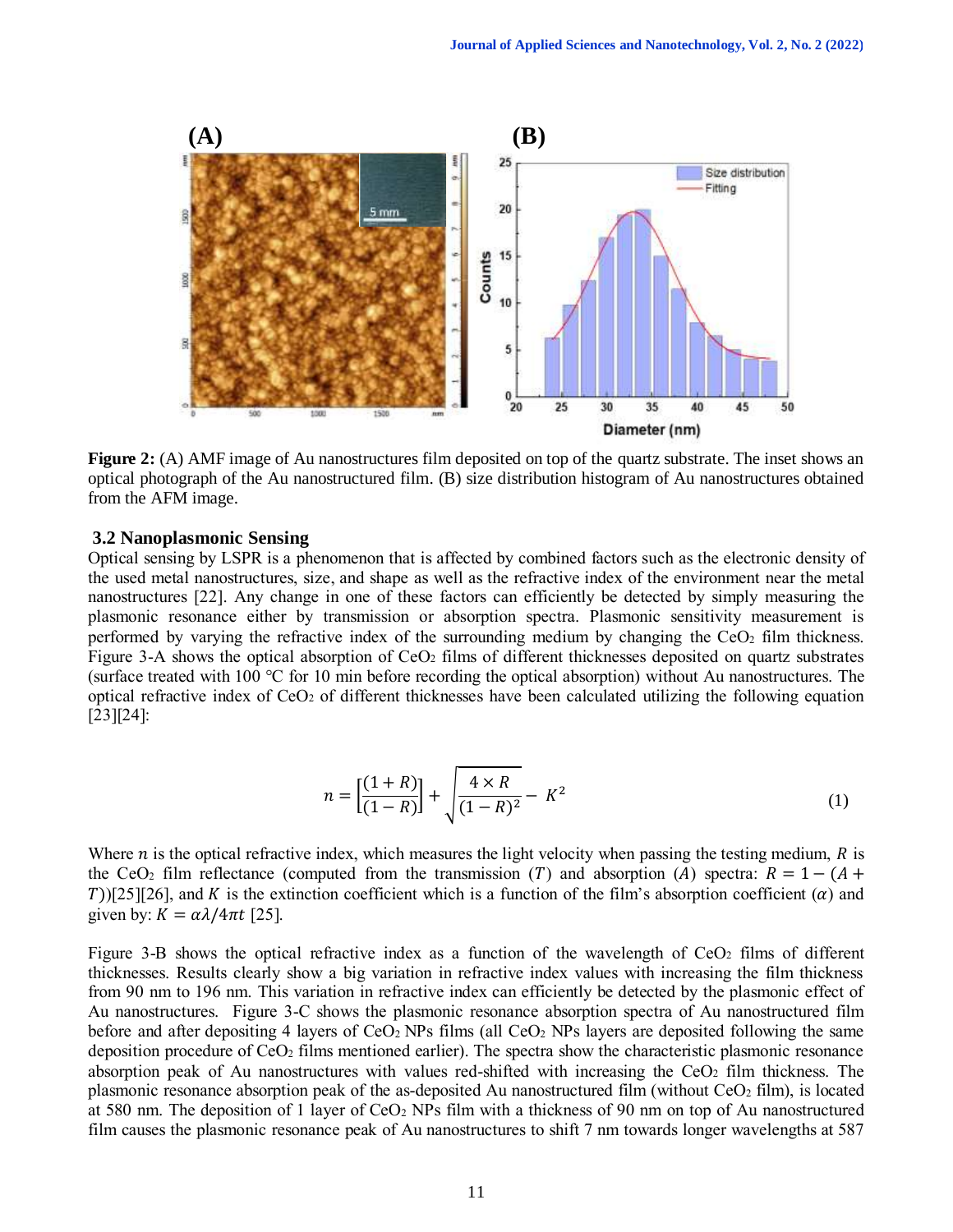nm. Further increasing the film thickness of CeO<sub>2</sub> to 146 nm, 172 nm, and 196 nm, with layer-by-layer deposition, forcing the plasmonic resonance absorption peaks to shift to 593, 600, and 611 nm respectively.

These spectral shifts in the plasmonic resonance absorption of Au nanostructures are a direct consequence of refractive index variation where changing the CeO<sup>2</sup> film thickness on top of Au nanostructured film changes the  $CeO<sub>2</sub>$  film homogeneity (structures). The value of the refractive index of thin films is found to be significantly affected by the deposition technique and processing conditions which influence the structural characteristics of the film [27][28]. Figure 3-D shows the plasmonic sensitivity response with changing the surrounding medium the refractive index. The propagating surface plasmons show a non-linear increment with refractive index variation which is expected for a conventional flat gold film [29]. Results clearly show the direct dependence of plasmonic resonance peak position on the refractive index of the surrounding medium.



**Figure 3:** (A) Showing the absorption spectra of CeO<sub>2</sub> films deposited, layer-by-layer, on top of quartz substrate with different thicknesses. (B) Refractive index of  $CeO<sub>2</sub>$  films of different thicknesses derived from the absorption spectra. (C) Plasmonic resonance absorption of Au nanostructured film with multilayers of  $CeO<sub>2</sub> NPs$ films. (D) The plasmonic resonance peak position of Au nanostructures corresponds to the different refractive indexes of  $CeO<sub>2</sub>$  films. The peak position is extracted from  $(C)$  while refractive index values at 580 nm (resonance absorption of Au film) are extracted from (B).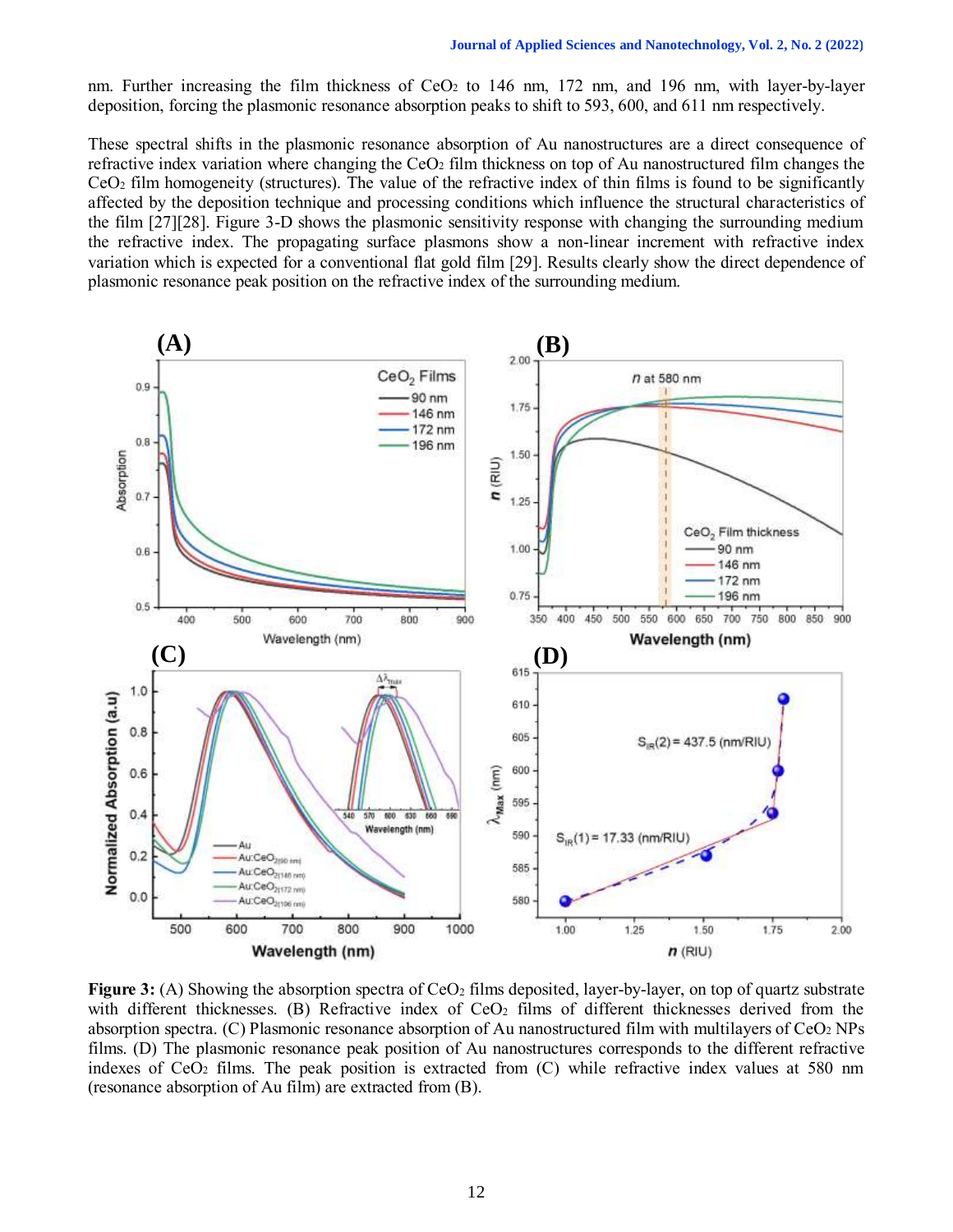To quantativly study the behaviour of our plasmonic sensor, surface refractive index sensitivity  $(S_{RI})$  with a unit of (nm/Refractive Index Unite (RIU)), defined as the shifts in the plasmonic resonance peak position ( $\Delta\lambda_{Max}$ ) as a function to the variation in refractive index  $(\Delta n)$  of the surrounding medium, is determined using the following equation [30][8]:

$$
S_{RI} = \frac{\Delta \lambda_{Max}}{\Delta n} \tag{2}
$$

Surface refractive index sensitivity  $(S_{RI})$  is thus determined from the slop of Figure 3-D. The sensitivity shows two sensitivity regions, low and high with different sensitivity values; 17.33 nm/RIU and 437.5 nm/RIU respectively. Our plasmonic refractive index sensor is also characterized, taking into account the variation in size and shapes of the deposited Au nanostructures, by determining the figure of Merit  $(FOM)$  which accurately describe the performance of our sensor in respect to the resonance peak line-width, using the following equation [9][31]:

$$
FOM = \frac{S_{RI}}{FWHM} \tag{3}
$$

High values of the FOM mean that a smaller variation in the refractive index can be detected. Figure 4 shows the FOM of our plasmonic sensing device relative to variation in the surrounding refractive index of thin Au nanostructured film. Our sensor configuration shows a FOM of 4.2 when refractive index variation of 0.02 (n changed from 1.77 to 1.79) which is very high compared to others [32]. This is due to the variation of Au sizes and shapes which results in the high plasmonic wave penetration depth and hence high detection capabilities. Generally, the localized plasmonic resonance of Au nanostructures does not only depend on the physical shapes and sizes but also depend on the charge polarization capability of the interfaced medium [31]. When this medium or film has a high refractive index (high dielectric function), the electric charge of the exciting metal nanostructures, due to the excitation by the resonance wavelength, will be attenuated leading to reduce the restoring force of charges in the exciting metal. Such a reduction in the restoring force reduces the plasmonic resonance frequency leading to a redshift of plasmonic resonance towards longer wavelengths with the refractive index. Increasing the film thickness of  $CeO<sub>2</sub>$  NPs film leads to having a non-uniform microstructure which alters the film optical constants leading to change in its refractive index.



**Figure 4:** Shows the surface sensitivity and FOM of our plasmonic sensor relative to the variation in the refractive index of CeO<sub>2</sub> films.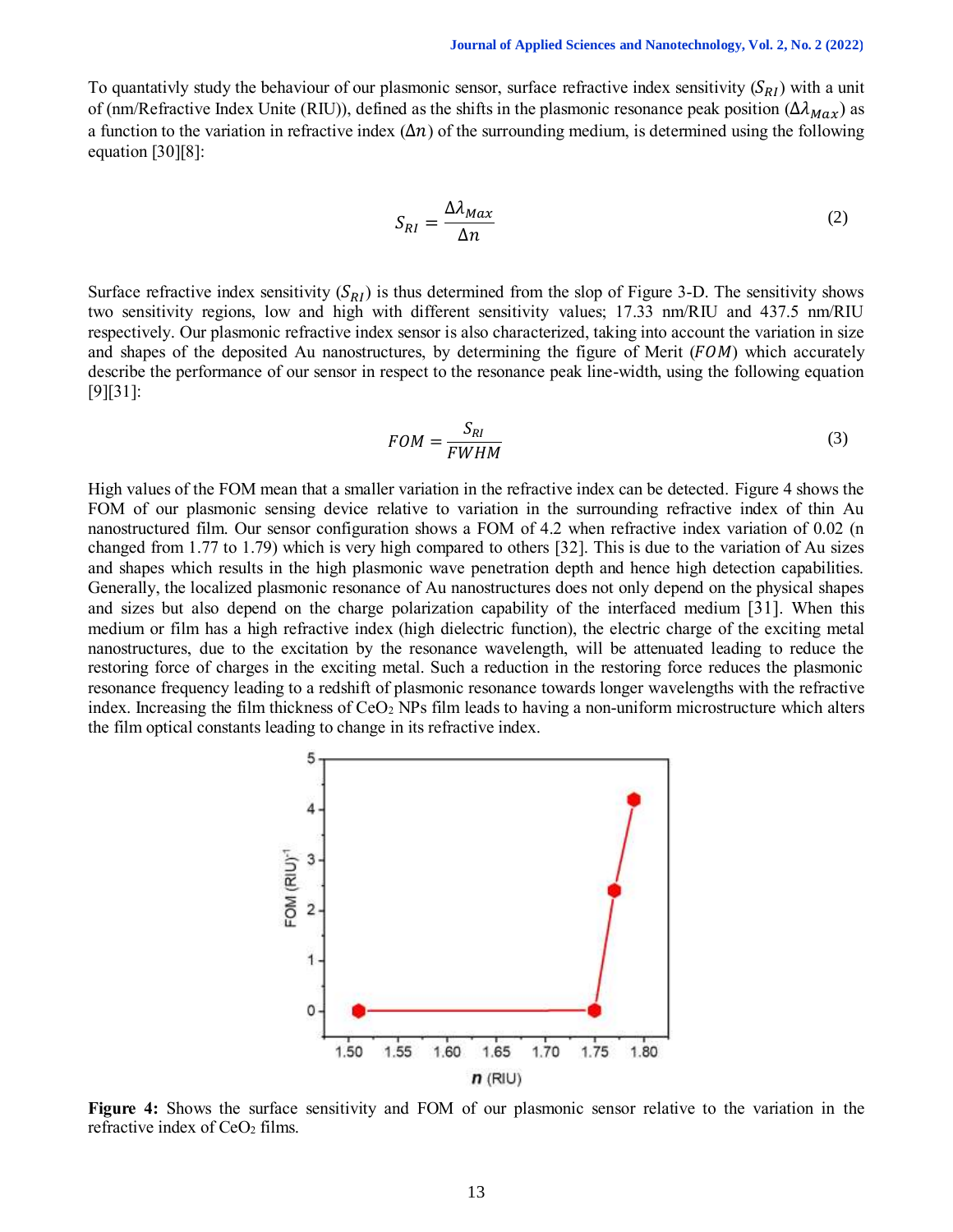# **4. Conclusions**

We efficiently demonstrated a practical technique utilizing a simple yet effective configuration structure to investigate the effect of film thickness on the refractive index of CeO<sup>2</sup> NPs film and consequently on the plasmonic resonance absorption of Au nanostructured film. We showed that the plasmonic resonance of Au nanostructures is highly sensitive to any small changes in the refractive index of the surrounding medium. Increasing the thickness of  $CeO<sub>2</sub>$  NPs film changes its refractive index which shifts the plasmonic absorption peak position of Au nanostructures towards longer wavelengths. Optical responses of collective plasmonic resonant Au nanostructures at different environments enable this technique to be used in different applications including but not limited to biosensing.

#### **Conflict of Interest:**

The authors declare that they have no conflict of interest.

# **References**

- [1] P. S. S. dos Santos, J. M. M. M. de Almeida, I. Pastoriza-Santos, and L. C. C. Coelho, "Advances in Plasmonic Sensing at the NIR—A Review," *Sensors*, vol. 21, no. 6, p. 2111, Mar. 2021.
- [2] F. Shaik, I. Peer, P. K. Jain, and L. Amirav, "Plasmon-Enhanced Multicarrier Photocatalysis," *Nano Lett.*, vol. 18, no. 7, pp. 4370–4376, 2018.
- [3] G. Mie, "Beiträge zur Optik trüber Medien, speziell kolloidaler Metallösungen," *Ann. Phys.*, vol. 330, no. 3, pp. 377–445, 1908.
- [4] T. Kume, N. Nakagawa, S. Hayashi, and K. Yamamoto, "Interaction between localized and propagating surface plasmons: Ag fine particles on Al surface," *Solid State Commun.*, vol. 93, no. 2, pp. 171–175, Jan. 1995.
- [5] L. Wang, M. Hasanzadeh Kafshgari, and M. Meunier, "Optical Properties and Applications of Plasmonic-Metal Nanoparticles," *Adv. Funct. Mater.*, vol. 30, no. 51, p. 2005400, Dec. 2020.
- [6] M. J. Kale, M. J. Kale, T. Avanesian, and P. Christopher, "Direct Photocatalysis by Plasmonic Nanostructures Direct," no. May, 2016.
- [7] Y. Wang, E. W. Plummer, and K. Kempa, "Foundations of Plasmonics," *Adv. Phys.*, vol. 60, no. 5, pp. 799– 898, Oct. 2011.
- [8] Y. Zhao, S. Gan, G. Zhang, and X. Dai, "High sensitivity refractive index sensor based on surface plasmon resonance with topological insulator," *Results Phys.*, vol. 14, p. 102477, Sep. 2019.
- [9] J. K. Bhattarai, M. H. U. Maruf, and K. J. Stine, "Plasmonic-Active Nanostructured Thin Films," *Processes*, vol. 8, no. 1, p. 115, Jan. 2020.
- [10] H. Wang, "Plasmonic refractive index sensing using strongly coupled metal nanoantennas: nonlocal limitations," *Sci. Rep.*, vol. 8, no. 1, p. 9589, Dec. 2018.
- [11] C. Langhammer, E. M. Larsson, B. Kasemo, and I. Zorić, "Indirect Nanoplasmonic Sensing: Ultrasensitive Experimental Platform for Nanomaterials Science and Optical Nanocalorimetry," *Nano Lett.*, vol. 10, no. 9, pp. 3529–3538, Sep. 2010.
- [12] F. Liu, X. Zhang, K. Li, T. Guo, A. Ianoul, and J. Albert, "Discrimination of Bulk and Surface Refractive Index Change in Plasmonic Sensors with Narrow Bandwidth Resonance Combs," *ACS Sensors*, vol. 6, no. 8, pp. 3013–3023, Aug. 2021.
- [13] K. H. Aboud, N. Jamal Imran, and S. M. H. Al-Jawad, "Structural, Optical and Morphological Properties Cadmium Sulfide Thin Films Prepared by Hydrothermal Method," *J. Appl. Sci. Nanotechnol.*, vol. 1, no. 2, pp. 49–57, Jul. 2021.
- [14] K. Chahrour, P. Choon Ooi, and A. A. Hamzah, "Influence of the Voltage on Pore Diameter and Growth Rate of Thin Anodic Aluminium Oxide (AAO) Pattern on Silicon Substrate," *J. Appl. Sci. Nanotechnol.*, vol. 1, no. 2, pp. 10–15, Jul. 2021.
- [15] M. L. Brongersma, N. J. Halas, and P. Nordlander, "Plasmon-induced hot carrier science and technology," *Nat. Nanotechnol.*, vol. 10, no. 1, pp. 25–34, 2015.
- [16] C. A. Mirkin, R. L. Letsinger, R. C. Mucic, and J. J. Storhoff, "A DNA-based method for rationally assembling nanoparticles into macroscopic materials," *Nature*, vol. 382, no. 6592, pp. 607–609, Aug. 1996.
- [17] P. Englebienne, "Use of colloidal gold surface plasmon resonance peak shift to infer affinity constants from the interactions between protein antigens and antibodies specific for single or multiple epitopes," *Analyst*, vol. 123, no. 7, pp. 1599–1603, 1998.